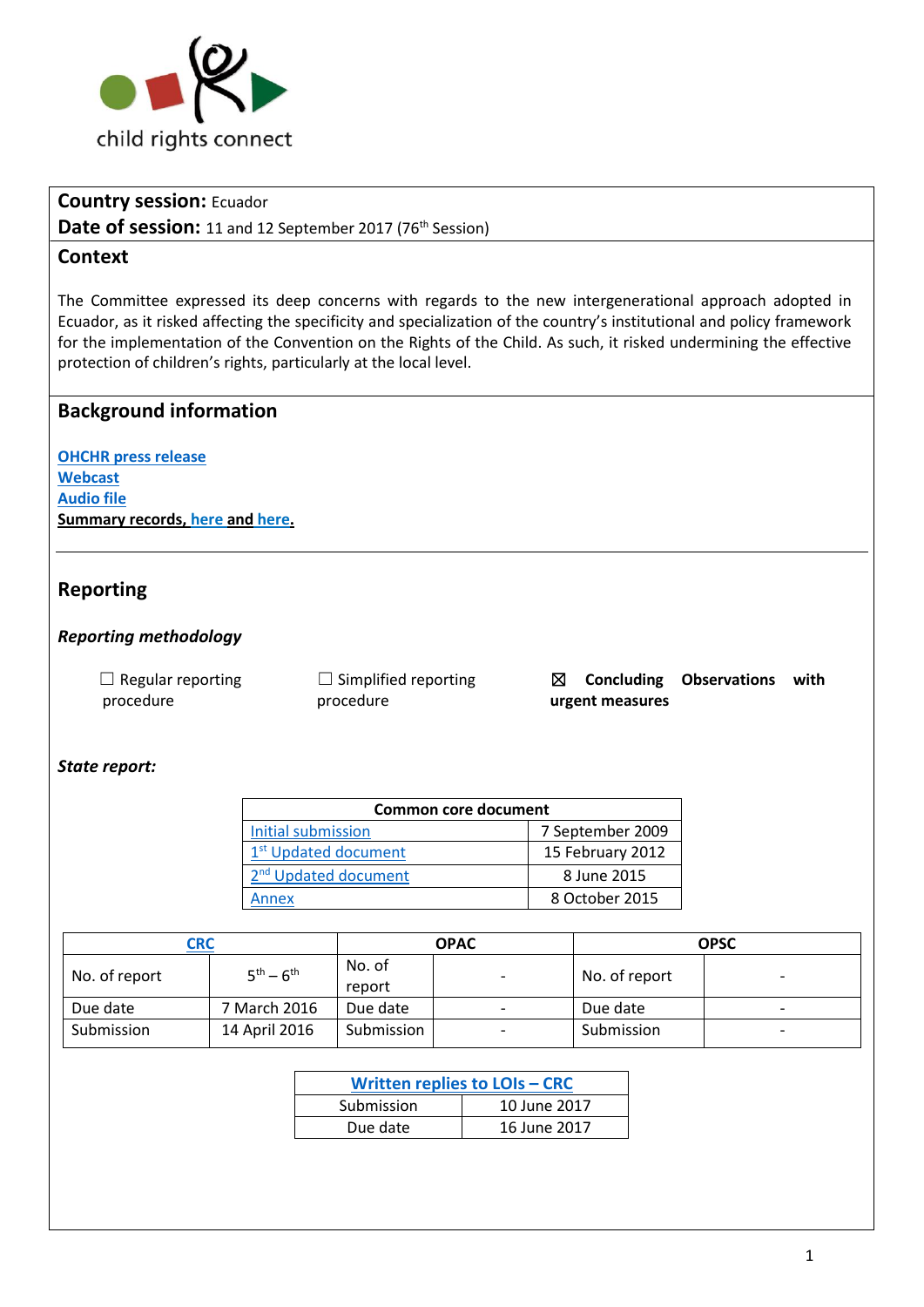

| Public reports from children's rights defenders |                                                                                                                                                                                                                                                                                                                                                                                                                                                                                                                                                                                                                                                                                                                                                                                          |  |  |  |
|-------------------------------------------------|------------------------------------------------------------------------------------------------------------------------------------------------------------------------------------------------------------------------------------------------------------------------------------------------------------------------------------------------------------------------------------------------------------------------------------------------------------------------------------------------------------------------------------------------------------------------------------------------------------------------------------------------------------------------------------------------------------------------------------------------------------------------------------------|--|--|--|
|                                                 | <b>Alternative reports / Additional information</b>                                                                                                                                                                                                                                                                                                                                                                                                                                                                                                                                                                                                                                                                                                                                      |  |  |  |
| <b>NGOs</b>                                     | Movimiento de Niñas, Niños y Adolescentes;<br>Todo Mejora Ecuador, Observatorio Ecuatoriano de Derechos Humanos,<br>Colectivos y Minorías, Reseau International des Droits Humains, Matrimonio<br>Civil Igualitario, Acoso Escolar, Organización Ecuatoriana de Mujeres<br>Lesbianas (joint report)<br>Coalición Nacional de Mujeres & RIDH<br>Sponsorship Non-Governmental Organizations Forum: Aid in Action,<br>Compassion International, ChildFund International, Children International,<br>Kindernothlife KNH, Plan International, Worldvision, SOS Villages.<br>Niñez y Tauromaquia;<br>Fundación Jessica Jaramillo;<br>Juan Pablo Cabrera;<br>Global Initiative to End All Corporal Punishment of Children;<br>ECPAT international;<br>Personas de la Sociedad Civil del Ecuador |  |  |  |
| <b>NHRIS</b>                                    | Defensoria del Pueblo Informecomite                                                                                                                                                                                                                                                                                                                                                                                                                                                                                                                                                                                                                                                                                                                                                      |  |  |  |

# **State delegation**

High level delegation led by the Vice Minister of Education, S.E. Alvaro Saenz. He was supported by representatives of the Permanent Mission of Ecuador in Geneva, the National Council for Intergenerational Equality, Human Rights and Cults, Human Rights and the General State Procurator, Ministry of Foreign Affairs, and the Permanent Mission of Ecuador to UNOG.

See the list of State delegation representatives [here.](http://tbinternet.ohchr.org/_layouts/treatybodyexternal/Download.aspx?symbolno=INT%2fCRC%2fLOP%2fECU%2f28874&Lang=en)

# **Committee's Task Force members**

| Name & Last Name                 | Country   |
|----------------------------------|-----------|
| Mr. Jorge CARDONA LLORENS        | Spain     |
| Ms. Hynd AYOUBI IDRISSI          | Morocco   |
| Mr. Luis Ernesto PEDERNERA REYNA | Uruguay   |
| Mr. José Angel RODRIGUEZ REYES   | Venezuela |

# **Dialogue description**

#### i. Character of the dialogue

The Committee found the dialogue cooperative and constructive. The dialogue was in-depth, in particular in relation to the issue of gender-based violence. The answers of the State delegation to the Committee's questions focused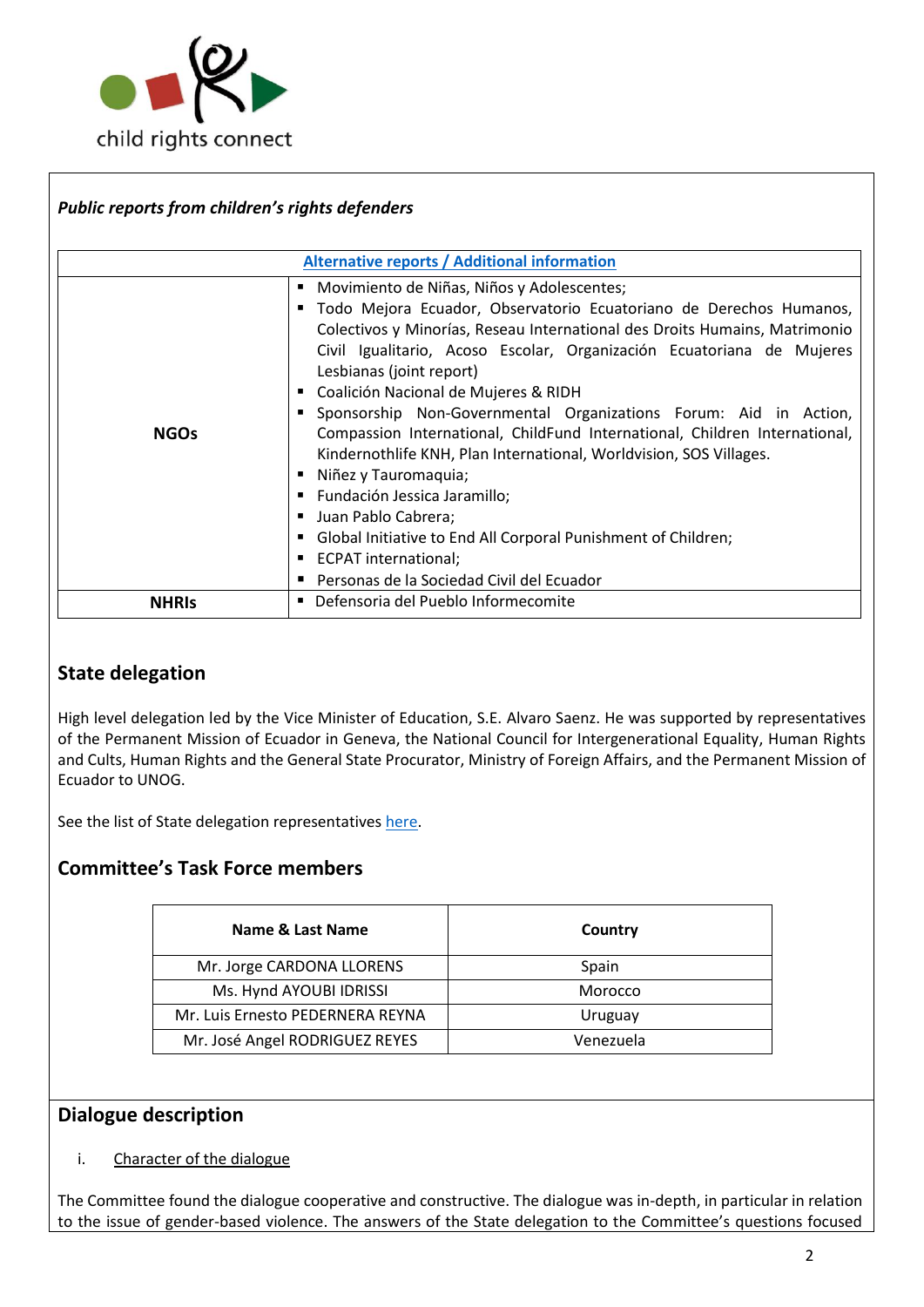

mainly on law and policy implementation and programs to tackle the main issues discussed, including measures to protect, prevent and rehabilitate children who have had their rights violated.

#### ii. General assessment made by the Committee

The Committee commended the adoption of the Civil Code Reform Act published in Official Gazette No. 526 of 2015, setting the minimum age for marriage at 18 years, and welcomed the significant progresses made by the State, particularly in the spheres of social rights and access to education. However, the Committee expressed concerns about the cuts of budget allocated to the investment of children's rights and stressed that there are still many pressing issues which remain to be properly addressed. These issues must be at the forefront of the discussion in the creation and amendments of laws and policies.

#### iii. Main issues discussed:

- **Gender-based violence:** The Committee expressed its extreme concerns about the prevalence of gender-based violence, in particular sexual violence against girls, the social acceptance thereof, and the high occurrence of sexual violence in schools. The Committee inquired what is being done to ensure that a child subjected to sexual violence is heard and not revictimized. The delegation stressed that Ecuador was in a period of transition due to the change of administration in January 2017 but explained that a "zero tolerance" policy concerning sexual violence had been established in schools. The delegation said that prevention programs addressing the underlying causes of sexual violence had been put in place within specific institutions; that outreach and awareness campaigns had been carried out; that relevant actors had undertaken trainings; and that materials related to prevention, reporting and restitution had been broadly disseminated. With regards to the issue of revictimization, the delegation acknowledged that not everyone working with children were familiar with a human rights-based approach and that child victims may become victims publicly in the reporting process. With a view to prevent this, families received guidance and advice and mandatory guidelines were incorporated in all relevant state policies. Finally, 40 special protection centres, run by competent and equipped professionals, had been set up with the goal to prevent violations and restitute rights.
- **Adolescent pregnancies and sexual and reproductive health care, and education:** The Committee was concerned about the high rate of adolescent pregnancies. Committee members stressed the direct link between the phenomenon and acts such as incest and rape, and inquired what is being done to address the issue. The Committee was also highly concerned about the lack of sexual education and access to sexual and reproductive health care and services. The delegation acknowledged the severity of the issue of adolescent pregnancies. It stated that transparent work on the issue of sexuality was being pursued within various institutional spaces, and that the Ministry of Health was developing further initiatives which, foreseeably, will have positive effect. The delegation stressed that sexual education was included in the school curriculum and that campaigns and seminars relating to this issue were being carried out.
- **Unaccompanied, migrant, and refugee children:** The Committee inquired information about measures taken to protect and support migrant and refugee children in various settings and spheres. The delegation replied that immigration officials were being trained, including on trafficking of migrants. Furthermore, refugee children, unaccompanied children and children involved or affected by armed conflict were offered assistance, including psychological support. The delegation also explained that a newly approved law provided specific procedural guarantees to help refugee children. These children were integrated into society, and enjoyed access to various services such as health care and education.
- **Scope of a specialized justice system:** The Committee was concerned about the increasing number of children who were being criminalized by the juvenile criminal justice system. Committee members inquired whether the State have considered raising the age of criminal responsibility and if judicial authorities were specialized in children's justice. Committee members also inquired information about alternative measures and restorative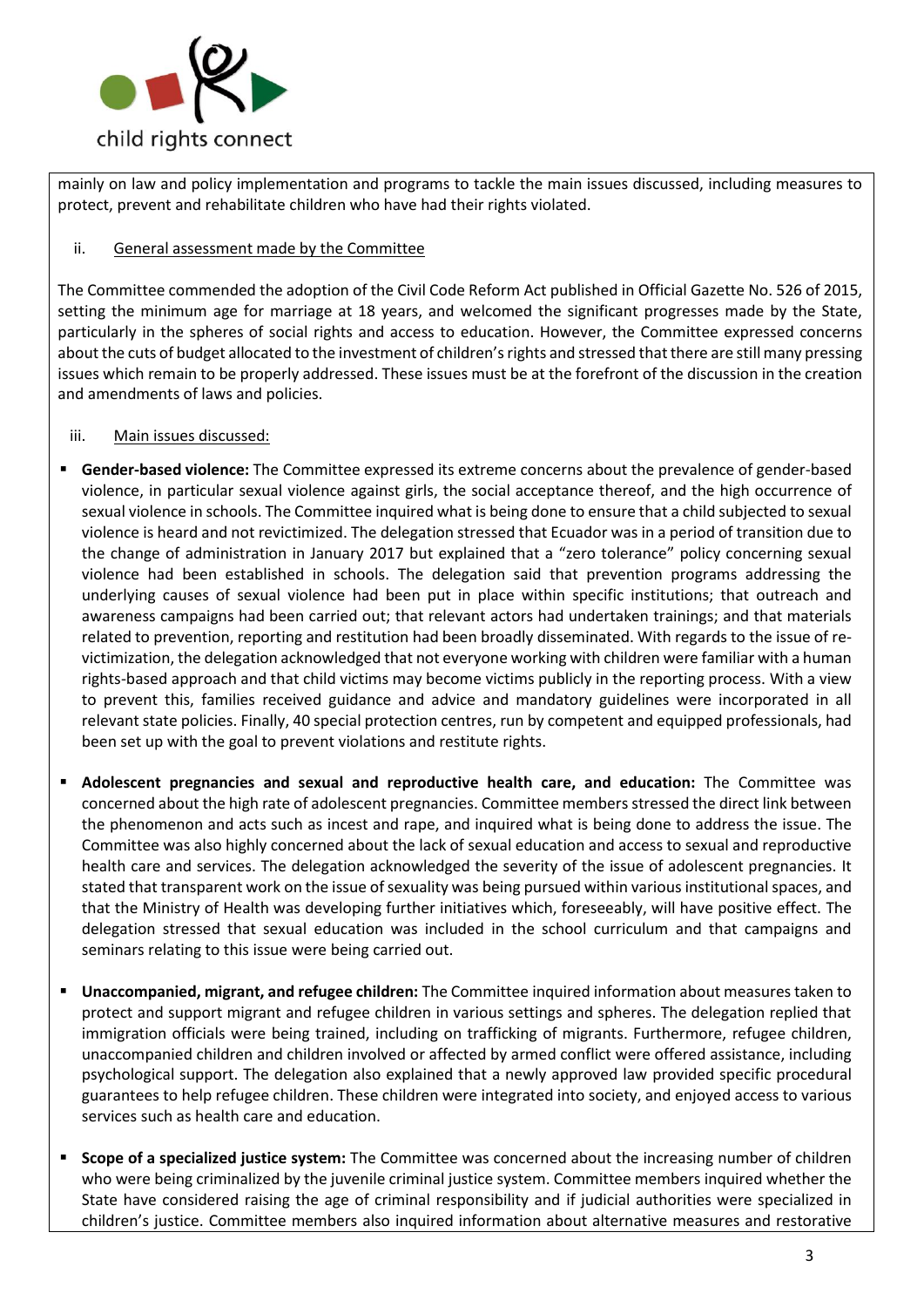

justice. The delegation replied that public defenders had specialized knowledge of children's rights and that there were 30 specialized prosecutors at the national level. It explained that adolescents accused of crimes were guaranteed full access to information, and that they were heard and listened to throughout the legal process. All of this was regulated by internal rules, based on the principle of specialized juvenile justice.

## **Recommendations of the Committee**

In its [Concluding Observations,](http://tbinternet.ohchr.org/_layouts/treatybodyexternal/Download.aspx?symbolno=CRC%2fC%2fECU%2fCO%2f5-6&Lang=en) the Committee drew attention to the need of **urgent measures** concerning the following 6 areas:

- **Coordination**: The Committee recommended the State to establish a high inter-ministerial coordination body to coordinate all policies, programmes and activities related children's rights at all levels. In addition, it should provide the Sub-Secretaries of the Children Protection and of the Special Protection at the Ministry of Economic and Social Inclusion with sufficient resources. It should also ensure the operative functioning of the National Decentralized System, adopt clear guidelines and strengthen the mandate of the new National Council for Intergenerational Equality and the cantonal councils, and establish local systems for the protection of children that work with the cantonal councils.
- **Violence, abuse and neglect**: The Committee urged the State to adopt a comprehensive strategy to prevent and eradicate all forms of violence in all settings, and to set up a specific framework and monitoring mechanisms, including reporting from responsible authorities as well as actors within civil society. Programmes and awareness raising activities against violence should be established in schools, and public policies to combat any form of violence as a child-rearing method should be set up. Moreover, the State should establish a national database to collect information and disaggregated data, set up specialized units for prosecution of cases of violence and abuse of children, and carry out prompt and thorough investigations. It should also allocate adequate resources to Children's Teams to respond to reported cases of abuse, and allocate and define the scope of measures of redress for child victims.
- **Gender-based violence**: The Committee urged the State to adopt a nationwide strategy to eliminate sexual violence against girls both in schools and at home, including urban and rural areas. Furthermore, the State should ensure that girls can access complaints mechanisms to report cases of sexual violence as well as information about their sexual and reproductive rights. The State should establish screening processes of all professionals working with children in schools and redouble its efforts as regards training and capacity building activities. In addition, it should speed up judicial proceedings against alleged offenders as well as *ex officio* investigations. Disaggregated data should be collected, and clear standards on remedies and redress of girls subjected to sexual violence and abuse should be adopted.
- Adolescent health: The Committee recommended the State to adopt a strategy and to strengthen training and capacity building activities to ensure access of adolescents to sexual and reproductive health services. Girls should have access to therapeutic abortion and the State should consider decriminalizing abortion, with particular attention attributed to the age of the pregnant girl and instances of incest and sexual violence. The State should ensure that information about family planning methods and modern contraceptives is available and accessible for all adolescents. It should also establish a national policy plan to address adolescent pregnancies, including by combating gender-based sexual violence. A national plan on mental health should be implemented, and a nationwide strategy aimed at tackling substance abuse should be adopted.
- **Children belonging to ethnic minorities and/or indigenous groups:** The Committee recommended the State to carry out processes to seek free, prior and informed consent of indigenous peoples and indigenous children regarding all measures that affect their lives, especially the exploitation of natural resources in their area. Moreover, the State should ensure appropriate budget allocations and expedite the implementation of the